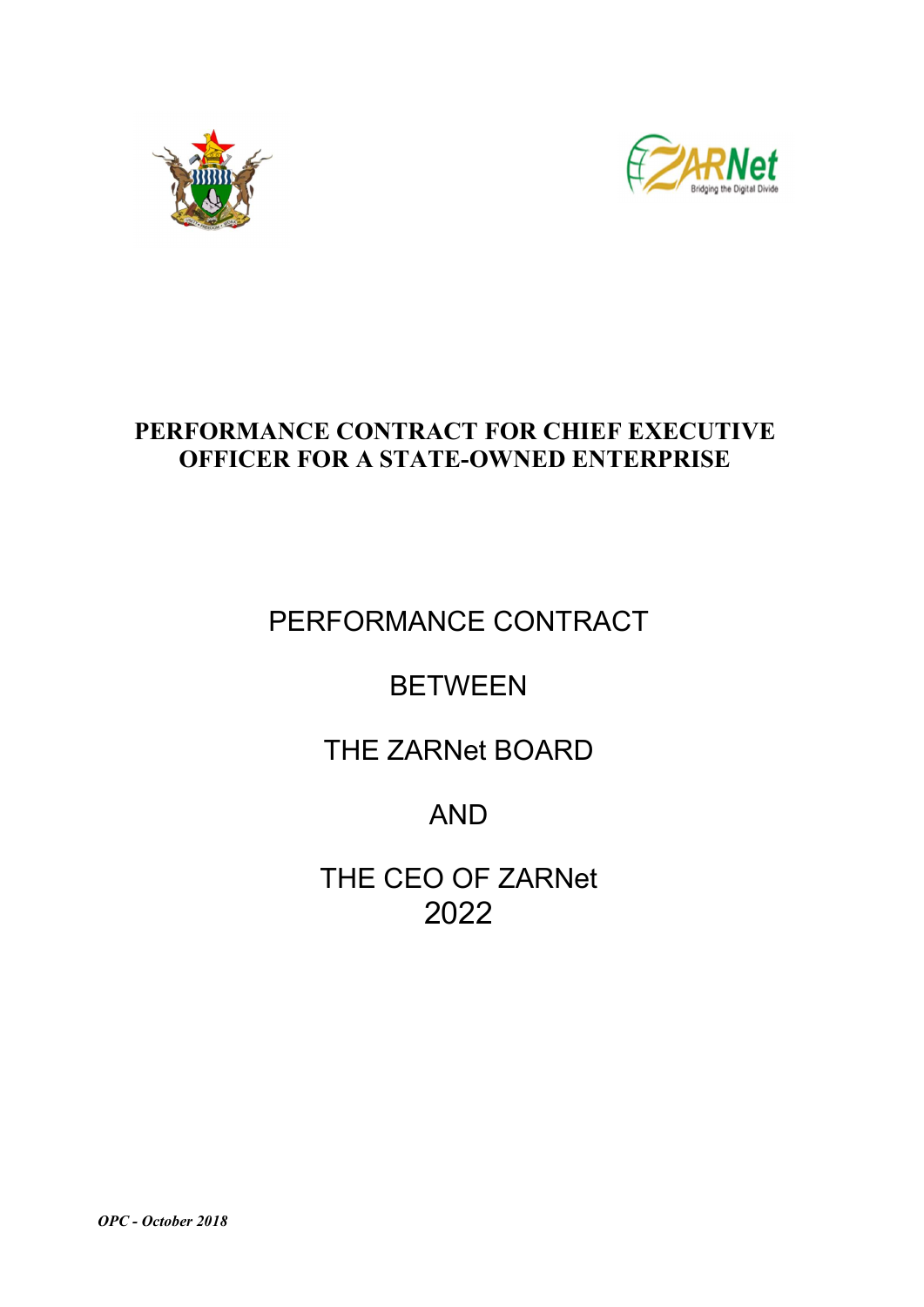#### PERFORMANCE CONTRACT 2022

This Performance Contract (hereinafter referred to as "Contract") is entered into between the Board of Directors (hereinafter referred to as "Board") (together with its assignees and successors) and the Chief Executive Officer of ZARNet (hereinafter referred to as the "the Agency"), a Parastatal (together with its assignees and successors) bearing in mind that:

- The Board is committed to ensuring that public offices are well managed and cost effective in delivering efficient and quality service to the public;
- This Contract represents a basis for continuous improvement as we reinvent ZARNet to meet the needs and expectations of the Zimbabwean people;
- This Contract guides the programmes and management priorities of ZARNet for the budget year.

### PART I

# 1. ZARNet Budget

| <b>Current Year</b> | <b>Approved Budget</b> | <b>Budget Year</b> | <b>Approved Budget</b> |  |  |  |
|---------------------|------------------------|--------------------|------------------------|--|--|--|
| 2021                | ZWL\$127 130 450       | 2022               | ZWL\$1 891 450 000     |  |  |  |

#### 2. Background Details

#### A. NATIONAL VISION:

Towards a prosperous and empowered upper middle-income society by 2030.

#### B. SECTOR:

Information Communication Technology (ICT)

- C. VISION: "A leading ICT solutions provider by 2030."
- D. MISSION: To provide reliable and sustainable Internet Connectivity and other converged ICT Solutions to the Academic, Research and Education Institutions, which are mainly Research Institutes, Universities, Colleges, Polytechnics, Technical and Vocational Training Centers, Industrial Training Centers of Excellence, Primary and Secondary Schools, Kindergartens and any other Government Entities.

### E. TERMS OF REFERENCE/MANDATE: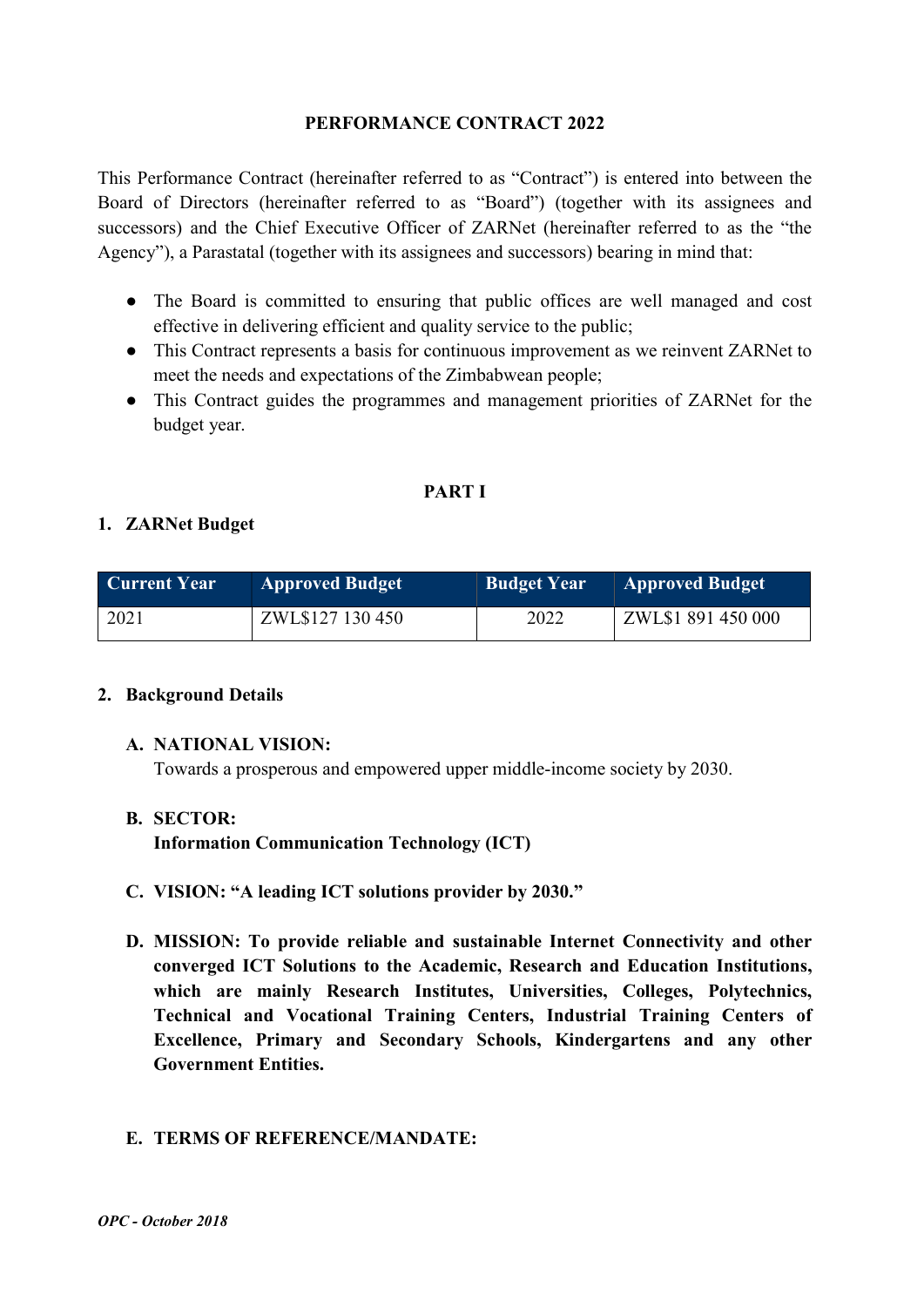- $\Diamond$  Companies and Other Business Entities Act [Chapter 24:31]
- $\triangle$  Research Act 1986 [Chapter 10:22]
- $\Diamond$  Post and Telecommunications Act [Chapter 12:05]

#### F. OVERALL FUNCTIONS:

- $\Diamond$  Provide Affordable Internet Connectivity to Academic, Research and Education **Institutions**
- $\Diamond$  Provide E-learning Solutions to Academic, Research and Education Institutions
- $\Diamond$  Provide ICT Hardware and Software
- $\Diamond$  Provide Training in ICT Services
- $\Diamond$  Provide ICT Advisory, Support and Maintenance Services
- Ensure standardization of ICT products and services in Academic, Research and Education institutions.
- $\Diamond$  Facilitate and contribute to the economic development of the country.

#### 3. Linkages

#### 3.a. National Priority Areas that ZARNet is contributing to:

| NPA No.          | <b>Description of National Priority Area</b> |
|------------------|----------------------------------------------|
| NPA <sub>1</sub> | <b>Digital Economy</b>                       |

#### 3.b. National Key Result Areas that ZARNet is contributing to:

| NKRA No.     | <b>Description of National Key Result Area</b> |
|--------------|------------------------------------------------|
| <b>NKRA1</b> | Digitally enabled economy                      |

#### 3.c. National Outcomes that ZARNet is contributing to: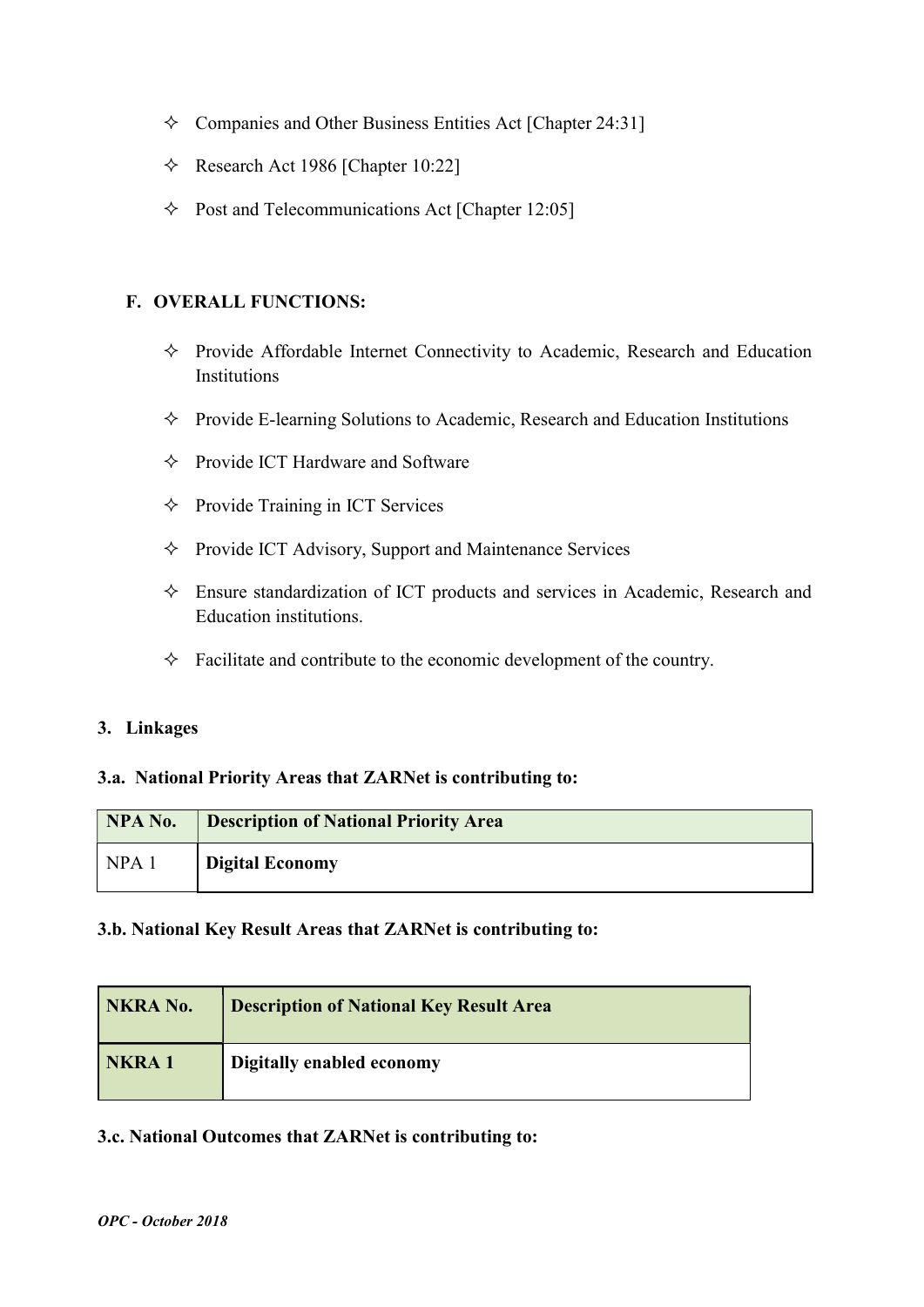| NOUC No.          | <b>Description of National Outcome</b> |
|-------------------|----------------------------------------|
| NOUC <sub>1</sub> | Improved access and usage of ICTs      |

# 3.d. Sector Outcomes that ZARNet is contributing to:

| <b>SOUC No.</b>   | <b>Description of Sectoral Outcome</b> |
|-------------------|----------------------------------------|
| SOUC <sub>1</sub> | <b>ICT Access</b>                      |
| SOUC <sub>2</sub> | <b>ICT Usage</b>                       |
| SOUC <sub>3</sub> | <b>ICT Industry Development</b>        |
| SOUC <sub>4</sub> | <b>ICT Skills</b>                      |
| SOUC <sub>5</sub> | <b>ICT Governance</b>                  |

# 4. ZARNet Programmes and Outcomes:

| <b>Prog. Code</b> | <b>Programme Name</b> | <b>Programme Outcome/s</b>                 |
|-------------------|-----------------------|--------------------------------------------|
|                   | Governance and        | <b>Enhanced Organisational Performance</b> |
|                   | Administration        |                                            |
|                   | Internet Connectivity | <b>Increased Internet Access</b>           |
|                   |                       | <b>Improved Quality of ICT Services</b>    |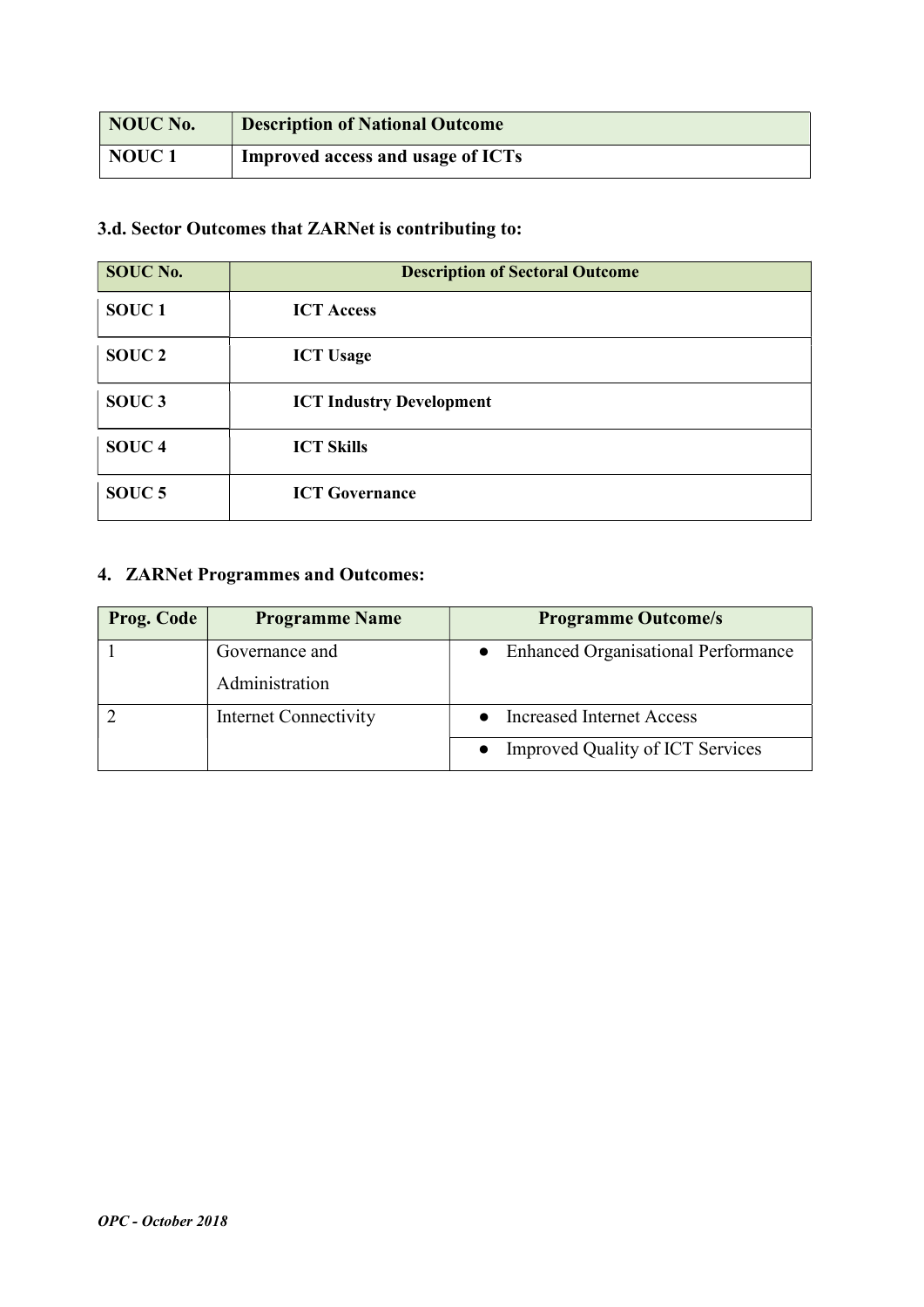#### PART II

#### OBLIGATIONS AND COMMITMENTS OF THE BOARD

The Chief Executive Officer (CEO) undertakes to do the following:

- 1) Implement the Corporate Governance Framework,
- 2) Implement a Results Based Performance Management System to guide the operations of ZARNet,
- 3) Develop and implement a Results Based Strategic Plan of ZARNet,
- 4) Ensure the Strategic Plan is linked to National policy documents,
- 5) Ensure appropriate work plans are developed on the basis of the Strategic Plan,
- 6) Develop comprehensive performance targets,
- 7) Assign weights to performance indicators,
- 8) Ensure achievement of the agreed performance targets, and
- 9) Ensure that employees of ZARNet are prepared for the desired changes in working behaviour, attitude and work ethics.

The CEO is accountable for the performance of ZARNet. The CEO is further committed to completing the outputs that will contribute to the achievement of the outcomes contained in the Performance Contract Matrix below. The CEO is also committed to Service Delivery Standards, Management of Resources and Organizational Development, and dealing with Cross-cutting National Priorities also contained in the Performance Contract Matrix and explained in detail in the addendum attached.

The CEO shall submit quarterly and annual performance reports as well as demanded reports to the Board and other Government Agencies in the prescribed format as per the provisions of this Performance Contract Matrix.

This performance contract will run for twelve  $(12)$  months from the 1<sup>st</sup> day of January 2022 to the 31st December 2022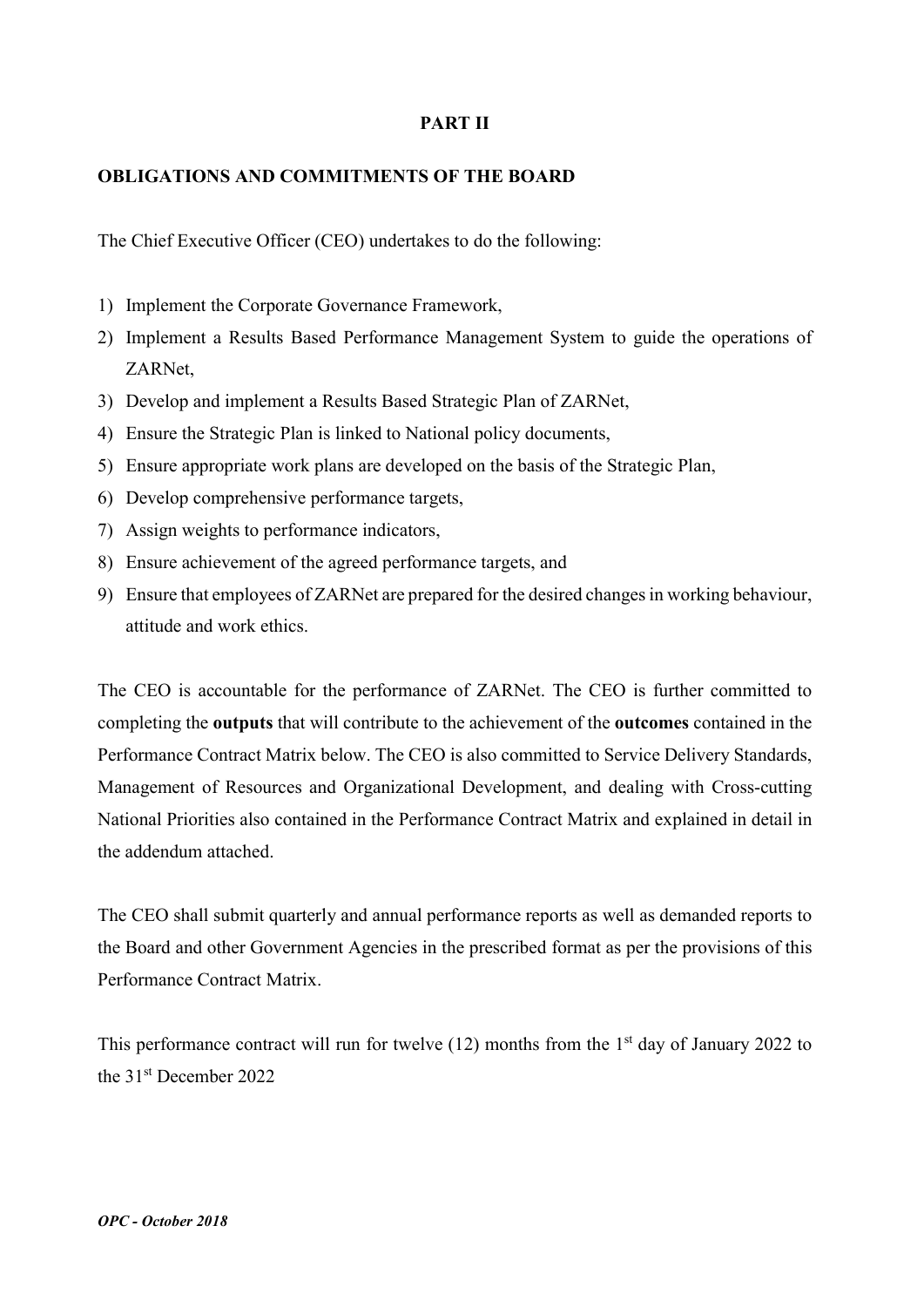#### PERFORMANCE CONTRACT MATRIX

Please note that the last three columns (Actual Performance, Raw score and Weighted score) are to be completed when rating performance, at the end of the performance cycle, while all other columns have to be completed at the beginning of the performance cycle.

|              | <b>PERFORMANCE</b><br><b>AREA/CATEGORY</b>                                                                                       | <b>Measurement Unit</b>  | Weightage      | Performance<br><b>Previous</b><br>Year<br>(As of Nov) | Performance<br><b>Target</b><br><b>For Budget</b><br>Year | <b>Allowable variance</b> | <b>Actual</b><br>Performance | Raw<br>score | Weighted<br>score<br>(Raw score x<br>weight) |
|--------------|----------------------------------------------------------------------------------------------------------------------------------|--------------------------|----------------|-------------------------------------------------------|-----------------------------------------------------------|---------------------------|------------------------------|--------------|----------------------------------------------|
| $\mathbf{A}$ | <b>DELIVERY OF</b><br><b>MANDATES/OPERATIONS</b><br><b>CONTAINED IN THE AGENCY</b><br><b>INTEGRATED</b><br>PERFORMANCE AGREEMENT |                          |                |                                                       |                                                           |                           |                              |              |                                              |
| $\mathbf{1}$ | <b>OUTCOMES</b> - State all outcomes<br>and outcome indicators contained in<br>the Agency Annual Plan.                           |                          |                |                                                       |                                                           |                           |                              |              |                                              |
|              | <b>Outcome 1:</b> Increased internet<br>access                                                                                   |                          | 16             |                                                       |                                                           |                           |                              |              |                                              |
|              | <b>Schools Connected</b>                                                                                                         | Number                   | 6              | 99                                                    | 1500                                                      | $+/-150$                  |                              |              |                                              |
|              | Market share                                                                                                                     | $\frac{0}{0}$            | $\overline{4}$ | 4%                                                    | 25%                                                       | $+/-2.5$                  |                              |              |                                              |
|              | Network Coverage (Base<br>Stations)                                                                                              | Number                   | $\overline{4}$ | 5                                                     | 20                                                        | $+/-2$                    |                              |              |                                              |
|              | Bandwidth uptake                                                                                                                 | Gbps                     |                | 1.5                                                   | $\overline{2}$                                            | $+/-0.2$                  |                              |              |                                              |
|              | Bandwidth usage index                                                                                                            | $\frac{0}{0}$            |                | 90%                                                   | 95%                                                       | $+/-9$                    |                              |              |                                              |
|              | <b>Outcome 2: Increased</b><br>quality of ICTs Services                                                                          |                          | 14             |                                                       |                                                           |                           |                              |              |                                              |
|              | Customer retention                                                                                                               | $\overline{\frac{0}{0}}$ | $\overline{3}$ | 60%                                                   | 75%                                                       | $+/-7.5$                  |                              |              |                                              |
|              | Service uptime                                                                                                                   | $\overline{\frac{0}{6}}$ | $\overline{4}$ | 90%                                                   | 99.99%                                                    | $+/-10$                   |                              |              |                                              |
|              | Turnaround time                                                                                                                  | Hours                    | 4              | 24                                                    | 12                                                        | $+/-1.2$                  |                              |              |                                              |
|              | New clients                                                                                                                      | Number                   | 3              | 99                                                    | 1401                                                      | $+/-14$                   |                              |              |                                              |
|              | <b>Weight Sub Total</b>                                                                                                          |                          | 30             |                                                       |                                                           |                           |                              |              |                                              |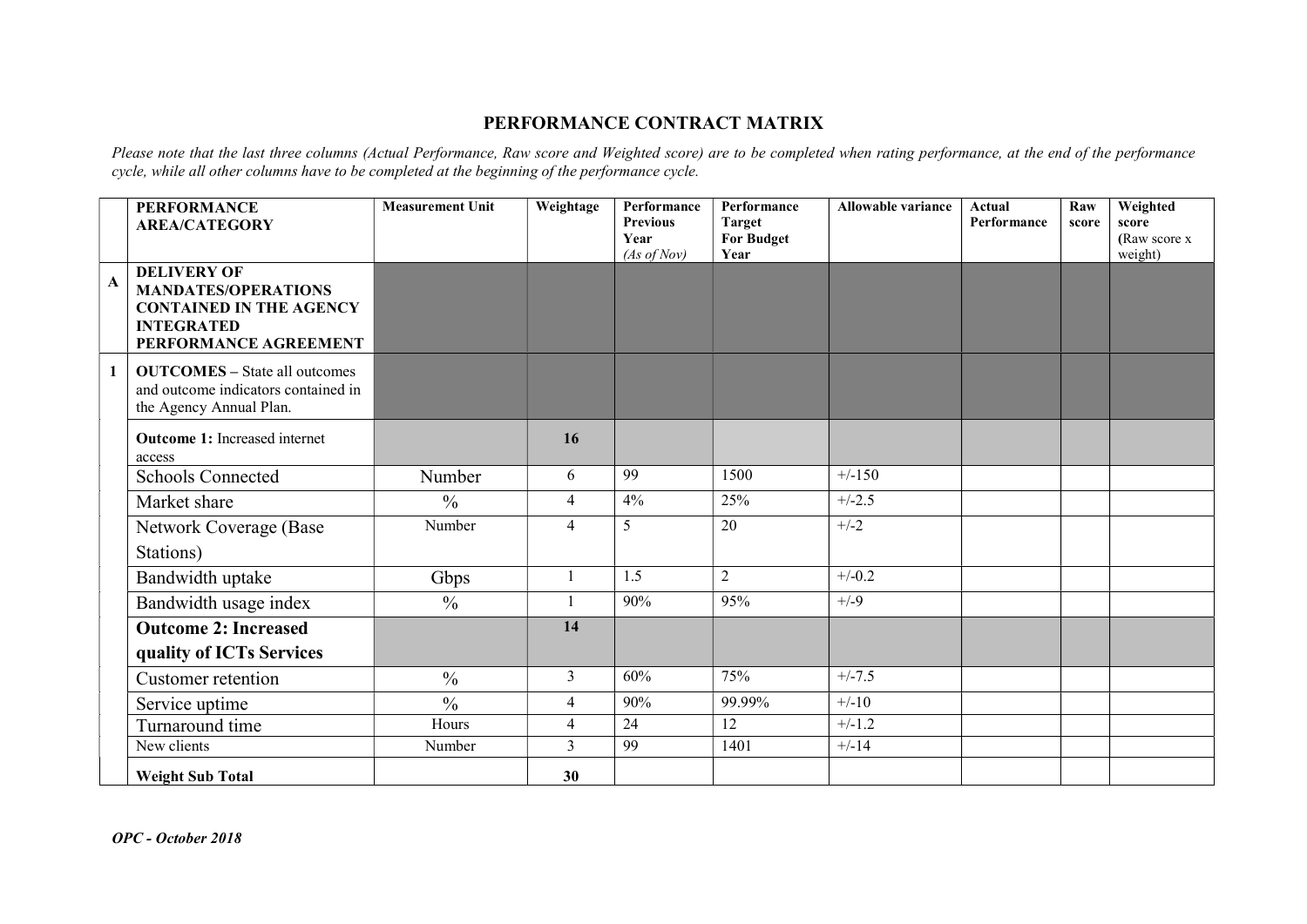| $\overline{2}$ | <b>OUTPUTS</b> - State all major outputs<br>contained in Agency Annual Plan                                                                           |               |                         |             |              |                 |  |  |
|----------------|-------------------------------------------------------------------------------------------------------------------------------------------------------|---------------|-------------------------|-------------|--------------|-----------------|--|--|
|                | Output 1: Development of a<br><b>Nationally Dedicated Free Optic</b><br><b>Fibre Backbone Strand for</b><br><b>Academic, Research &amp; Education</b> |               | $\overline{5}$          |             |              |                 |  |  |
|                | Quantity                                                                                                                                              | Km            | $\mathfrak{Z}$          | 300         | 300          | $+/-30$         |  |  |
|                | Timeliness                                                                                                                                            | Months        | 0.5                     | 12          | 12           | $+/-1.2$        |  |  |
|                | Quality                                                                                                                                               | $\frac{0}{0}$ | $\mathbf{1}$            | 95.9        | 99.95        | $+/-10$         |  |  |
|                | Cost                                                                                                                                                  | US\$          | 0.5                     | 104 000 000 | 96 000 000   | $+/-9$ 600 000  |  |  |
|                | <b>Output 2: VSAT VNO established</b>                                                                                                                 |               | $\overline{\mathbf{4}}$ |             |              |                 |  |  |
|                | Quantity                                                                                                                                              | Number        | 1.5                     | 0.75        | $\mathbf{1}$ | $+/-.010$       |  |  |
|                | Timeliness                                                                                                                                            | Months        | 0.5                     | 12          | 12           | $+/-1$          |  |  |
|                | Quality                                                                                                                                               | $\frac{0}{0}$ | $\mathbf{1}$            | 95.9        | 99.95        | $+/-10$         |  |  |
|                | Cost                                                                                                                                                  | US\$          | $\mathbf{1}$            | 1 600 000   | 201 600 000  | $+/-20$ 160 000 |  |  |
|                | <b>Output 3: Schools Connected</b>                                                                                                                    |               | $\mathbf{3}$            |             |              |                 |  |  |
|                | Quantity                                                                                                                                              | Number        | $\mathbf{1}$            | 99          | 1500         | $+/-150$        |  |  |
|                | Timeliness                                                                                                                                            | Months        | $\mathbf{1}$            | 12          | 12           | $+/-1$          |  |  |
|                | Quality                                                                                                                                               | $\frac{0}{0}$ | 0.5                     | 95.9        | 99.95        | $+/-10$         |  |  |
|                | Cost                                                                                                                                                  | US\$          | 0.5                     | 8 000 000   | 240 000 000  | $+/-24000000$   |  |  |
|                | <b>Output 4: Wireless Radio Base</b><br><b>Stations Established</b>                                                                                   |               | $\overline{2}$          |             |              |                 |  |  |
|                | Quantity                                                                                                                                              | Number        | 0.75                    | 6           | 20           | $+/-2$          |  |  |
|                | Timeliness                                                                                                                                            | Months        | 0.5                     | 12          | 12           | $+/-1.2$        |  |  |
|                | Quality                                                                                                                                               | $\frac{0}{0}$ | 0.25                    | 95.9        | 99.95        | $+/-10$         |  |  |
|                | Cost                                                                                                                                                  | US\$          | 0.5                     | 1 920 000   | 80 000 000   | $+/-8$ 000 000  |  |  |

OPC - October 2018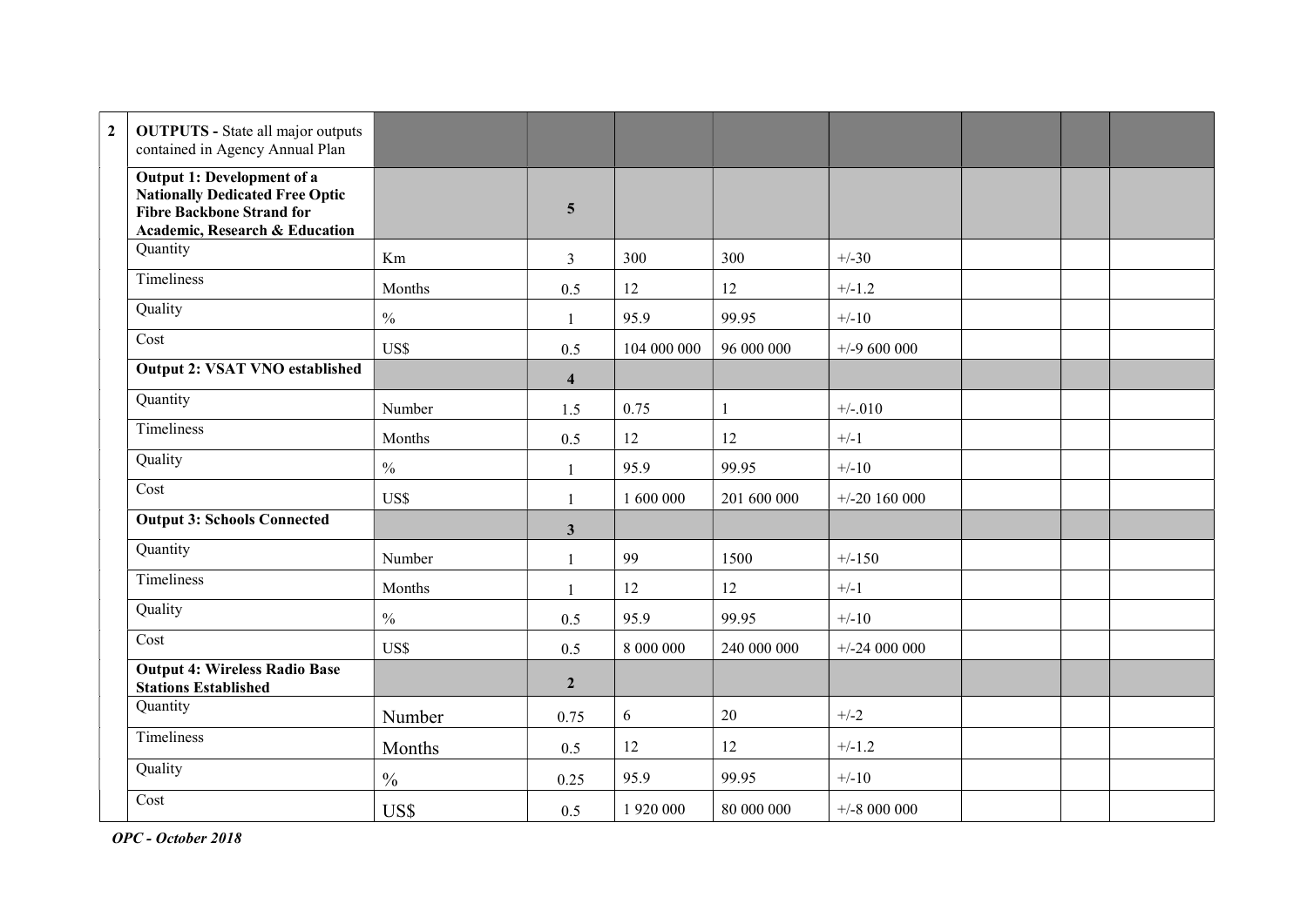|          | <b>Output 5: E-Learning Platform</b><br><b>Developed</b>                                                                                                             |                  | $\mathbf{3}$             |                |                |                |  |  |
|----------|----------------------------------------------------------------------------------------------------------------------------------------------------------------------|------------------|--------------------------|----------------|----------------|----------------|--|--|
|          | Quantity                                                                                                                                                             | Number           | $\mathbf{1}$             |                | 200            | $+/-20$        |  |  |
|          | Timeliness                                                                                                                                                           | Months           | 0.5                      | 12             | 12             | $+/-1.2$       |  |  |
|          | Quality                                                                                                                                                              | $\frac{0}{0}$    | $\mathbf{1}$             | 95.9           | 99.95          | $+/-10$        |  |  |
|          | Cost                                                                                                                                                                 | US\$             | 0.5                      | 3 200 000      | 35 000 000     | $+/-3$ 500 000 |  |  |
|          | <b>Output 6: Resources Mobilized</b><br>(PPPs)                                                                                                                       |                  | $\mathbf{3}$             |                |                |                |  |  |
|          | Quantity                                                                                                                                                             | Number           | $\mathbf{1}$             | $\overline{2}$ | $\overline{3}$ | $+/-0.3$       |  |  |
|          | Timeliness                                                                                                                                                           | Months           | $\mathbf{1}$             | 12             | 12             | $+/-1.2$       |  |  |
|          | Quality                                                                                                                                                              | $\frac{0}{0}$    | $\overline{\phantom{a}}$ | $\blacksquare$ | $\sim$         | $\blacksquare$ |  |  |
|          | Cost                                                                                                                                                                 | US\$             | $\mathbf{1}$             | $\blacksquare$ | 1 600 000      | $+/-160000$    |  |  |
|          | <b>Weight Sub Total</b>                                                                                                                                              |                  | 20                       |                |                |                |  |  |
| $\bf{B}$ | <b>SERVICE DELIVERY</b><br><b>STANDARDS</b>                                                                                                                          |                  |                          |                |                |                |  |  |
|          | i) Production of Client Service<br>Charter                                                                                                                           | % Implementation | $\overline{\mathbf{4}}$  | 50             | 100            | $+/-10$        |  |  |
|          | ii) Ease of Doing Business                                                                                                                                           | $\frac{0}{0}$    | $\mathbf{1}$             | 50             | 75             | $+/-7.5$       |  |  |
|          | iii) Customer satisfaction index:<br>Fulfilling Service Delivery<br>Standards as per Service Charter<br>and measured through Customer<br><b>Satisfaction Surveys</b> |                  |                          |                |                |                |  |  |
|          | Speed of service<br>$\bullet$                                                                                                                                        | $\frac{0}{0}$    | 1                        | 70             | 80             | $+/-8$         |  |  |
|          | • Quality of service                                                                                                                                                 | $\frac{0}{0}$    | 1                        | 95.9           | 99.95          | $+/-9$         |  |  |
|          | • Accessibility                                                                                                                                                      | $\frac{0}{0}$    | 1                        | 50             | 60             | $+/-6$         |  |  |
|          | • Courtesy                                                                                                                                                           | $\frac{0}{0}$    | 1                        | 85             | 95             | $+/-9.5$       |  |  |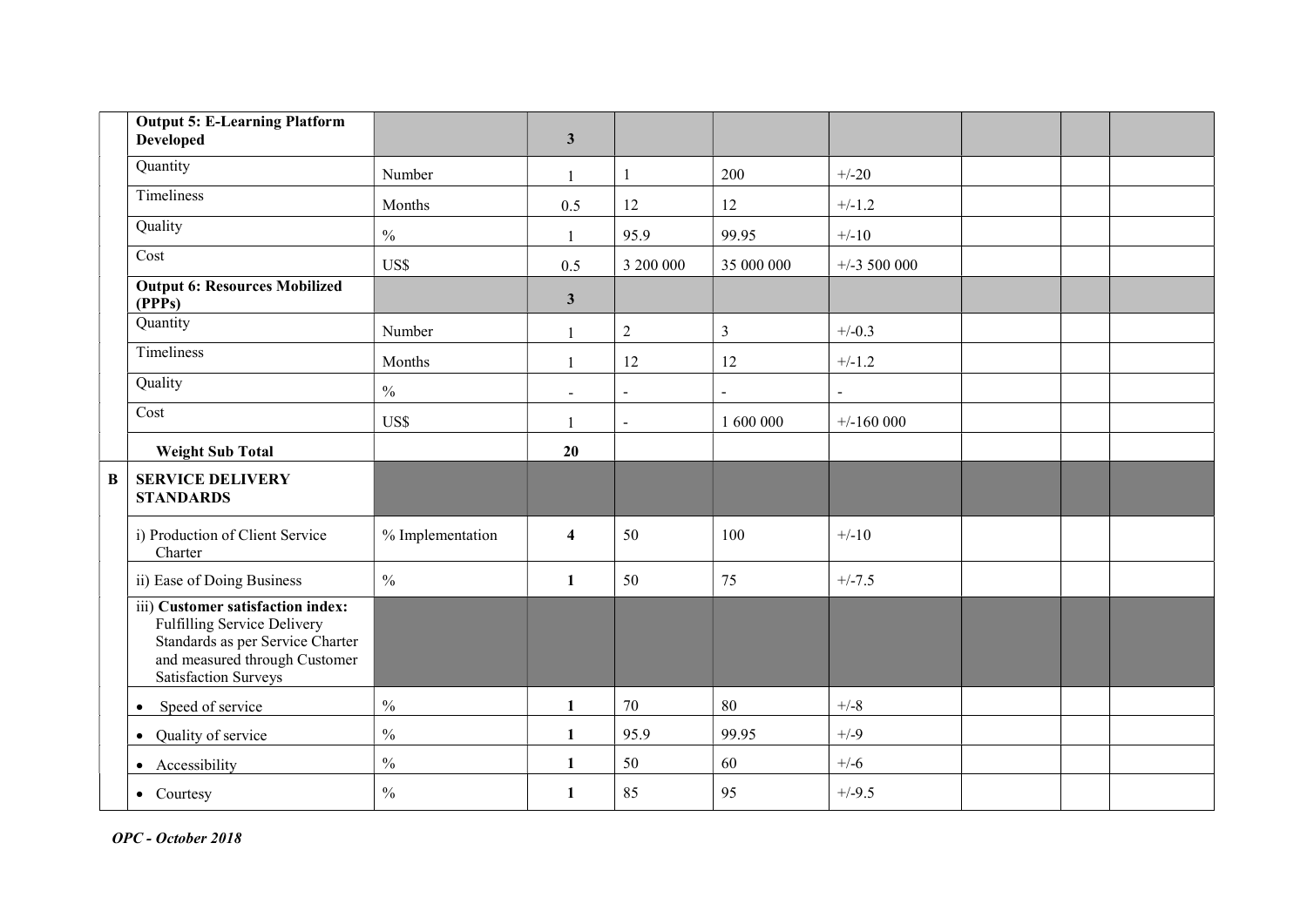|             | • Information on services                                                                          | $\frac{0}{0}$    | $\mathbf{1}$            | 60 | 80 | $+/-8$   |  |  |
|-------------|----------------------------------------------------------------------------------------------------|------------------|-------------------------|----|----|----------|--|--|
|             | iv) Signage                                                                                        | $\frac{0}{0}$    | $\mathbf{1}$            | 50 | 80 | $+/-8$   |  |  |
|             | v) Service Delivery Innovations                                                                    | $\frac{0}{0}$    | $\overline{\mathbf{4}}$ | 85 | 95 | $+/-9.5$ |  |  |
|             | vi) Resolution of Public Complaints                                                                | $\frac{0}{0}$    | 6                       | 85 | 95 | $+/-9.5$ |  |  |
|             | <b>Weights Sub total</b>                                                                           |                  | 20                      |    |    |          |  |  |
| $\mathbf C$ | <b>MANAGEMENT OF</b><br><b>RESOURCES AND</b><br><b>ORGANIZATIONAL</b><br><b>DEVELOPMENT</b>        |                  |                         |    |    |          |  |  |
|             | 1. Financial Management                                                                            |                  | 10                      |    |    |          |  |  |
|             | Strategic allocation of resources<br>$\bullet$<br>in line with policy priorities                   | $\frac{0}{0}$    | $\mathbf{3}$            | 85 | 95 | $+/-9.5$ |  |  |
|             | • Value for money (effectiveness,<br>efficiency, economy)                                          | $\frac{0}{0}$    | $\overline{2}$          | 85 | 95 | $+/-9.5$ |  |  |
|             | • Managing within the budget                                                                       | $\frac{0}{0}$    | $\overline{2}$          | 85 | 95 | $+/-9.5$ |  |  |
|             | Mobilization of alternative<br>$\bullet$<br>resources (outside Treasury e.g.<br>PPP <sub>s</sub> ) | $\frac{0}{0}$    | $\overline{\mathbf{3}}$ | 95 | 95 | $+/-9.5$ |  |  |
|             | 2. Organizational Capacity                                                                         |                  | 15                      |    |    |          |  |  |
|             | • Implementation of Corporate<br>Governance Framework                                              | $\frac{0}{0}$    | 5                       | 85 | 95 | $+/-9.5$ |  |  |
|             | Skills development (Training and<br>$\bullet$<br>Capacity Building)                                | $\frac{0}{0}$    | $\overline{2}$          | 85 | 95 | $+/-9.5$ |  |  |
|             | <b>Internal Process Efficiency</b><br>$\bullet$<br>Measures e.g. ISO Certification                 | % or certificate | $\mathbf{1}$            | 50 | 70 | $+/-7$   |  |  |
|             | • E-Government Flagships (IT<br>Infrastructure and operating<br>systems)                           | $\frac{0}{0}$    | $\overline{2}$          | 85 | 95 | $+/-9.5$ |  |  |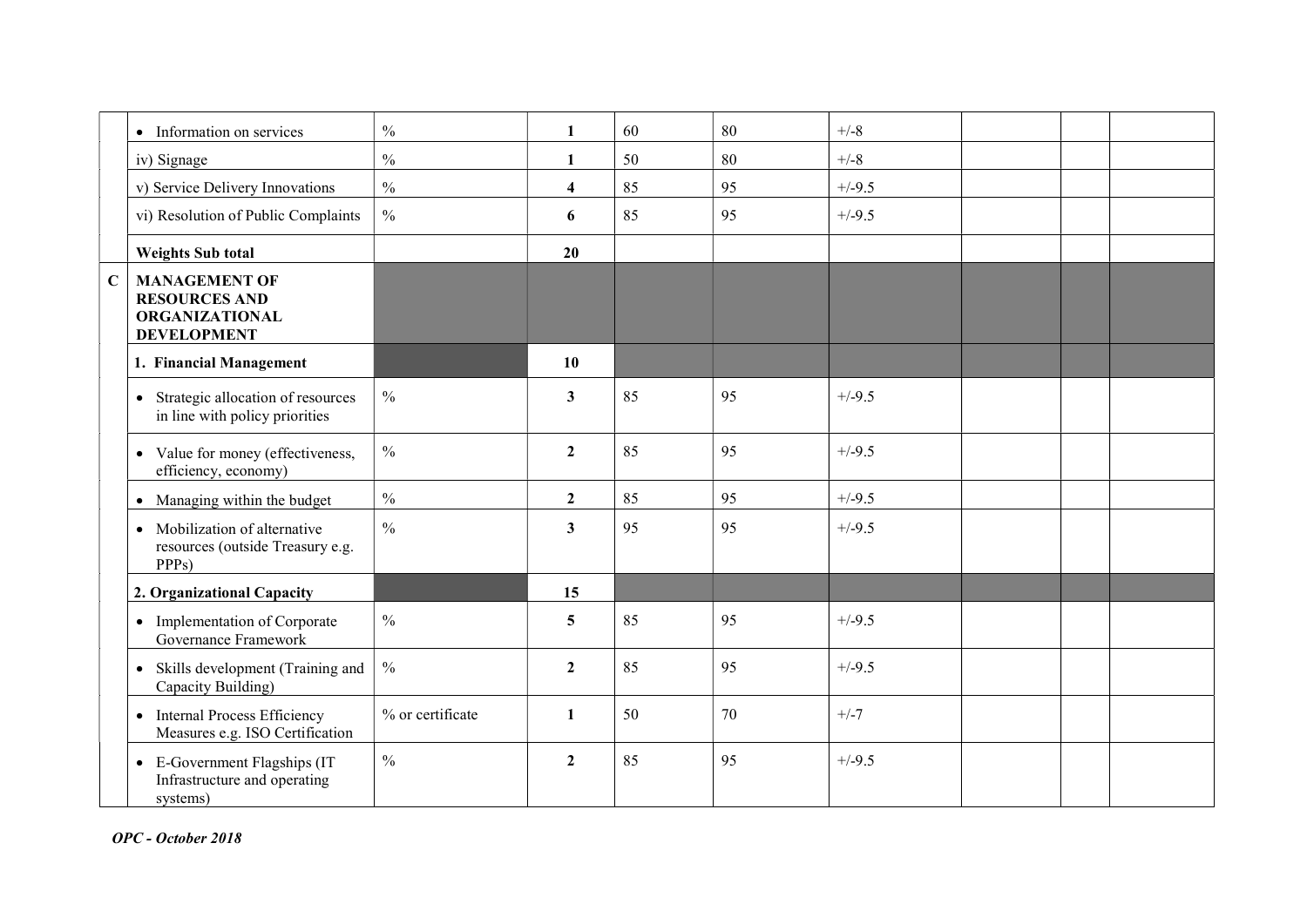|              | <b>Employee Satisfaction Index</b><br>$\bullet$<br>Work Environment<br>1)<br>Rewards and recognition<br>$\overline{ii}$<br>$\overline{\text{iii}}$<br><b>Safety Measures</b> | $\frac{0}{0}$ |                  | 50 | 75 | $+/-7.5$ |  |  |
|--------------|------------------------------------------------------------------------------------------------------------------------------------------------------------------------------|---------------|------------------|----|----|----------|--|--|
|              | Research and Development                                                                                                                                                     | $\frac{0}{0}$ |                  | 50 | 75 | $+/-7.5$ |  |  |
|              | Statutory obligations                                                                                                                                                        | $\frac{0}{0}$ |                  | 50 | 75 | $+/-7.5$ |  |  |
|              | Maintenance of buildings                                                                                                                                                     | $\frac{0}{0}$ |                  | 75 | 85 | $+/-8.5$ |  |  |
|              | Disposal of idle assets<br>$\bullet$                                                                                                                                         | $\frac{0}{0}$ |                  | 85 | 95 | $+/-9.5$ |  |  |
|              | <b>Weights Sub total</b>                                                                                                                                                     |               | 25               |    |    |          |  |  |
| $\mathbf{D}$ | <b>CROSS -CUTTING</b><br><b>GOVERNMENT PRIORITIES</b>                                                                                                                        |               |                  |    |    |          |  |  |
|              | Promoting Integrity/Corruption<br>1)<br>Eradication                                                                                                                          | $\frac{0}{0}$ | $\boldsymbol{2}$ | 65 | 75 | $+/-7.5$ |  |  |
|              | ii) Promotion of Wellness<br>programmes                                                                                                                                      | $\frac{0}{0}$ | $\boldsymbol{2}$ | 50 | 75 | $+/-7.5$ |  |  |
|              | iii) Youth and Gender<br>Mainstreaming Programmes                                                                                                                            | $\frac{0}{0}$ | $\mathbf{1}$     | 65 | 75 | $+/-7.5$ |  |  |
|              | <b>Weights Sub Total</b>                                                                                                                                                     |               | 5                |    |    |          |  |  |

I hereby undertake to achieve the results specified in this contract.

#### Chief Executive Officer for ZARNet

Name Date Development and Signature Date Date Date Date

Board Chairperson

Name Date Date Signature Date

OPC - October 2018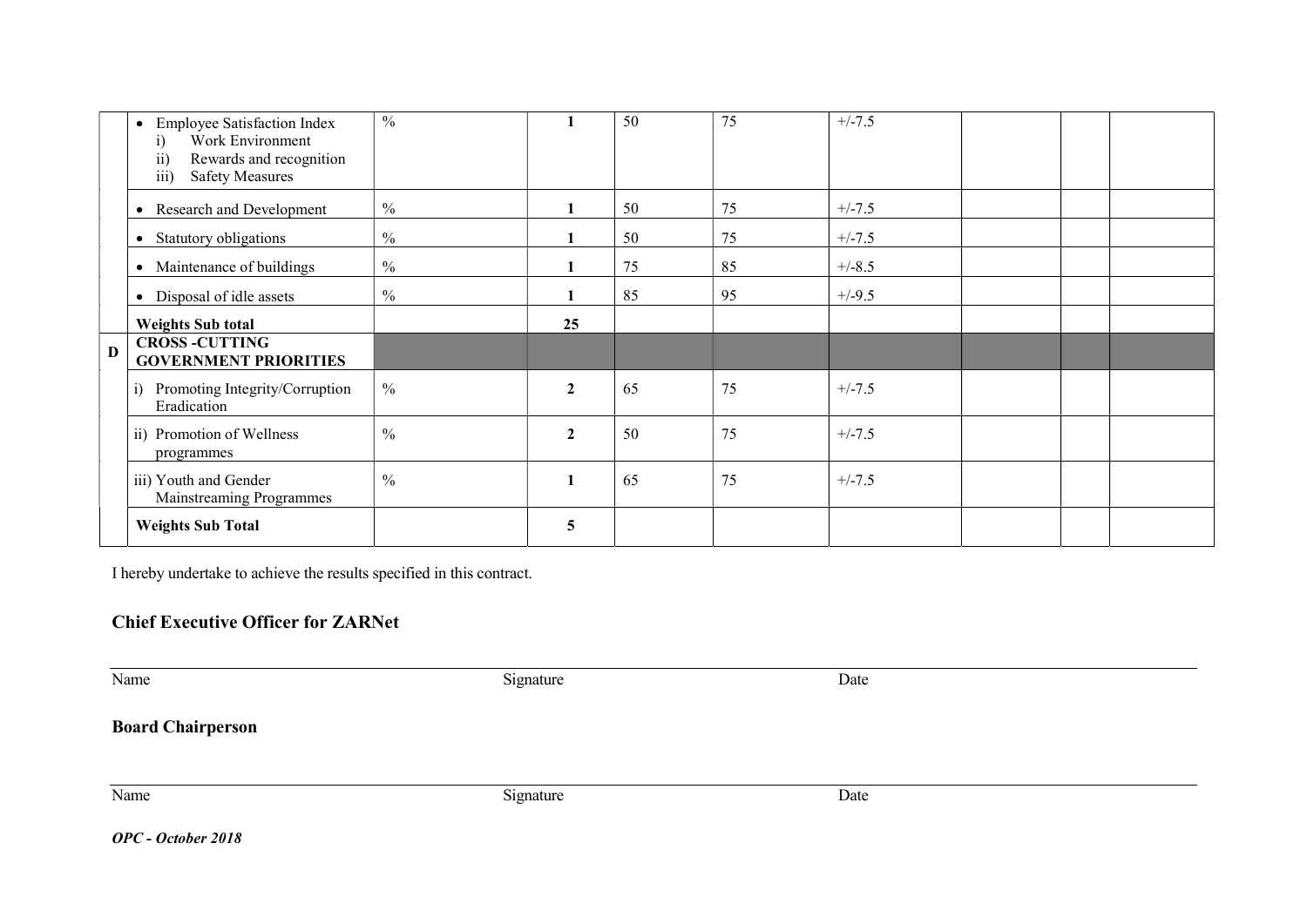I hereby undertake to achieve the results specified in this contract.

# Chief Executive for ZARNet

| Name                     | Signature | Date |
|--------------------------|-----------|------|
| <b>Board Chairperson</b> |           |      |
|                          |           |      |
| Name                     | Signature | Date |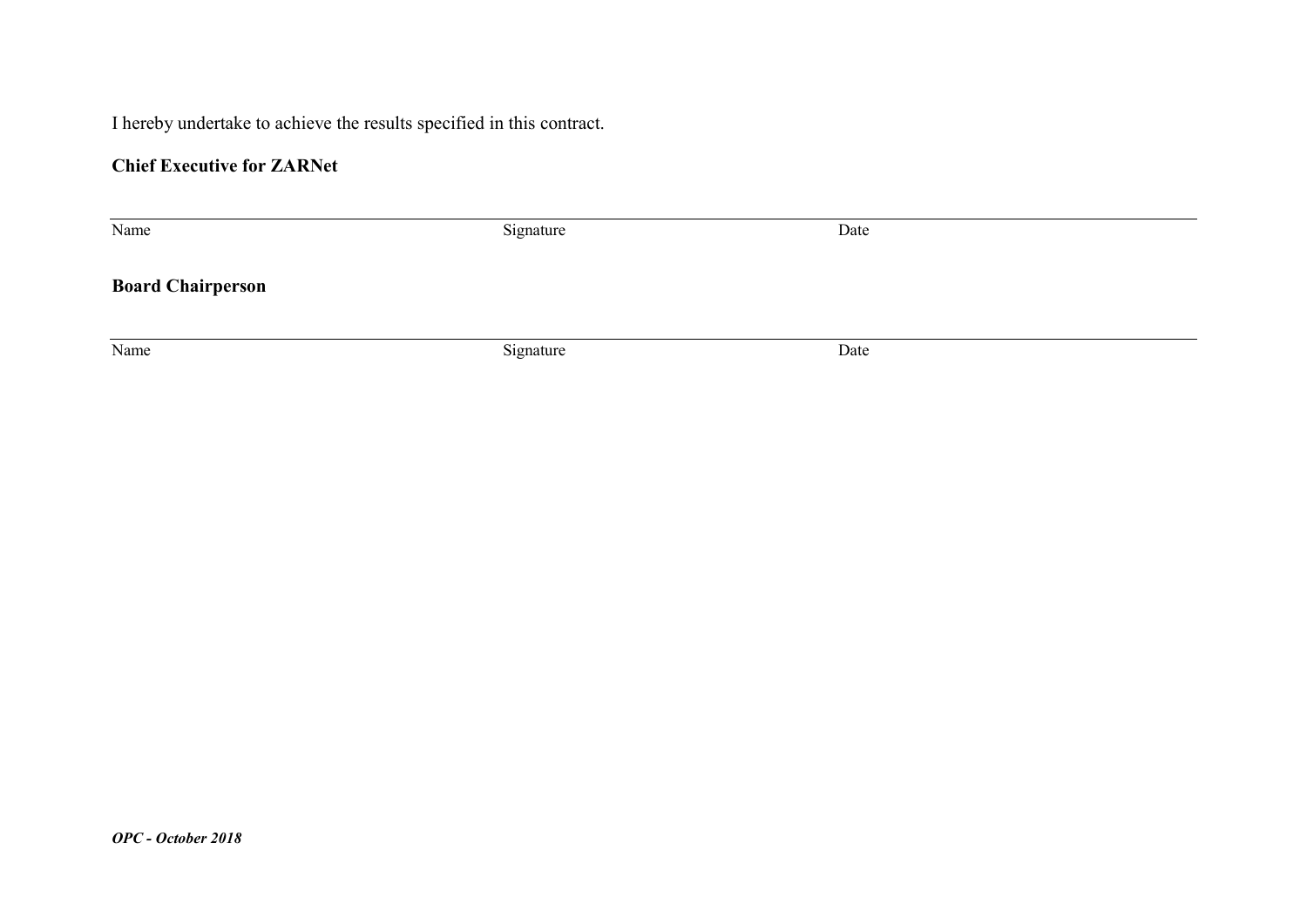## Rating Scale

| <b>RATING</b> | <b>DESCRIPTION</b>                                  |
|---------------|-----------------------------------------------------|
| 6             | Clearly Exceeds Set Targets – beyond variance       |
|               | Performance Above Set Targets – but within variance |
| 4             | Met All Agreed Set Targets                          |
| $\mathbf{R}$  | Performance Below Set Targets – but within variance |
|               | Performance Below Set Targets - below variance      |
|               | Nothing was accomplished                            |

# AGREED RATINGS (Please use the Rating scale for guidance in allocating raw scores)

| <b>SECTION</b> | <b>HEADING</b>                                         | <b>RATING</b> |
|----------------|--------------------------------------------------------|---------------|
|                | <b>Outcomes</b>                                        |               |
| A2             | Outputs                                                |               |
| B              | <b>Service Delivery Standards</b>                      |               |
|                | Management of Resources and Organisational Development |               |
|                | <b>Cross-cutting Government Priorities</b>             |               |
| <b>TOTAL</b>   |                                                        |               |

#### Final Score

### Chief Executive for ZARNet

Name Signature Date

# Board Chairperson for ZARNet

Name Signature Date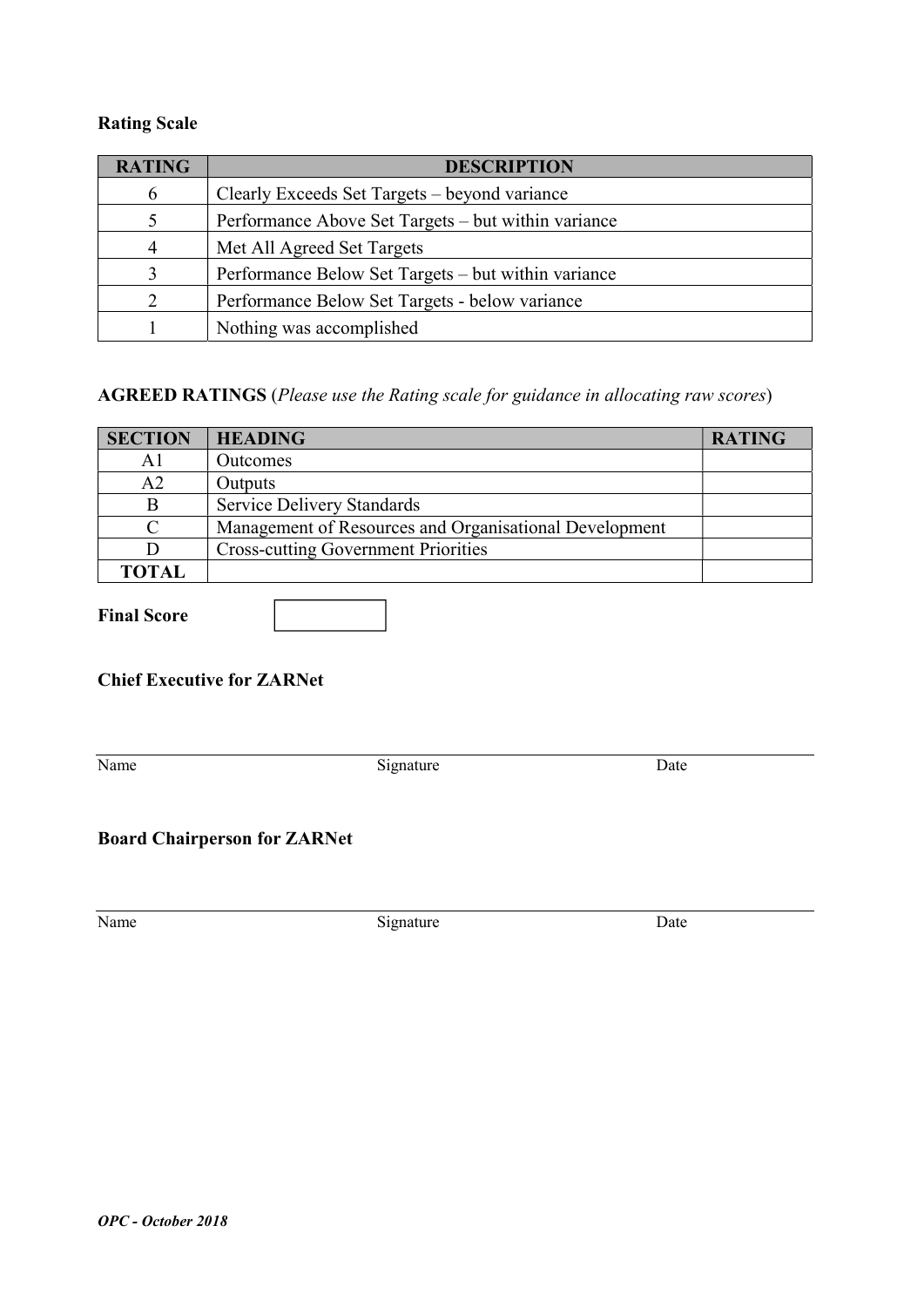#### ADDENDUM TO PARTS B, C, D AND E OF THE RESULTS MATRIX \_\_

The following are the specific explanations for each target:

#### B. SERVICE DELIVERY STANDARDS

- 1. Customer Satisfaction Index
- Speed of service ZARNet adheres to turn-around times as stated in The Service Charter.
- Quality of service There is an Accounting Officer procedures manual that is clear on quality levels of service.
- Courtesy ZARNet officials to display respectful behavior, use appropriate language, cheerfully greet clients as well as escorting them to waiting rooms where necessary and or to different offices where they are supposed to get services. The phone is picked within 3 rings.
- Accessibility we are working to improve universal access to our offices around the country.
- **Information services**  $ZARNet$  has a dedicated information centre at Head Office
- **Example 2** Signage Clearly labelled offices and informative notices at strategic points.

#### 2. Service Delivery Innovations

Use of social media platforms by the Authority (Twitter, Facebook and Authority Website).

#### 3. Resolution of Public Complaints

Use of compliments, complaints and suggestion boxes at all levels. (A pen and paper will be provided). Complaints are analyzed and responses will be provided expediently as stipulated in the Clients Service Charter.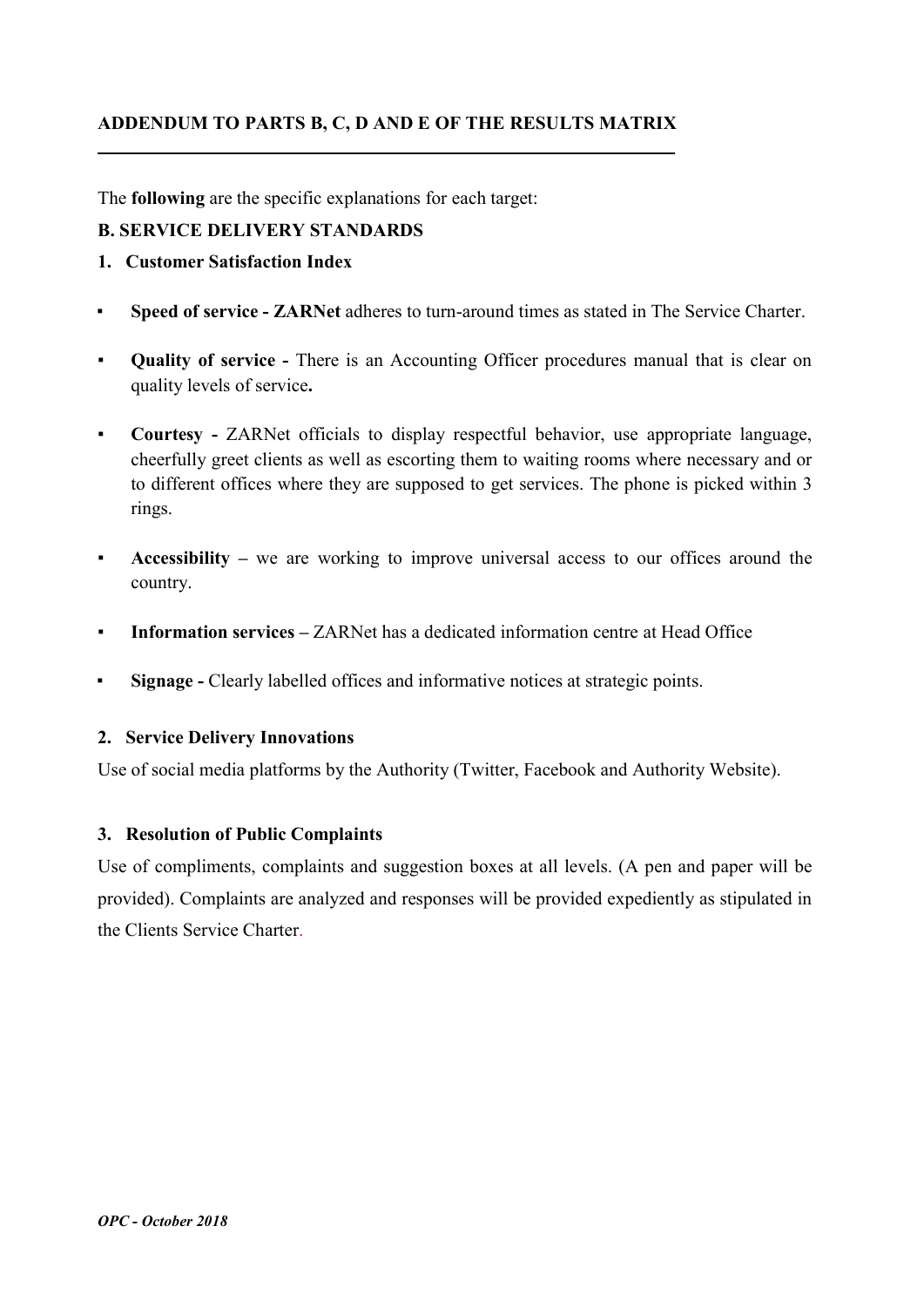#### C. MANAGEMENT OF RESOURCES AND ORGANIZATIONAL DEVELOPMENT

#### 1. Financial Management

- i. Strategic allocation of resources in line with policy priorities First priority is given to Divisions programmes so as to push the mandate of ZARNet.
- ii. Value for money (effectiveness, efficiency and economy) To follow all procurement procedures. Responsible use of allocated resources.
- iii. Managing within the budget Live within the allocated budget through prioritizing programmes within the appropriation year.
- iv. Mobilization of alternative resources (outside treasury, e.g. ppps) To mobilize resources from Development partners, Donor Agencies and sponsors to support ZARNet programmes.
- 2. Organizational Capacity
- i. Compliance with strategic plan We are always guided by our Strategic Plan which we regularly review.
- ii. Skills development (training and capacity building) All new members are inducted and they may also be sent for further training on relevant courses for continuous capacity building to upscale on the job knowledge to meet the gaps.
- iii. Internal process efficiency measures There are automated systems for key business processes and currently working on ISO Certification. Our Head Offices and Regional Offices are inter-connected for key services.
- iv. E-government flagships (it infrastructure and operating systems) ZARNet has embraced the Client Relationship Management Platform.
- v. Employee satisfaction index ZARNet will conduct annual employee satisfaction survey.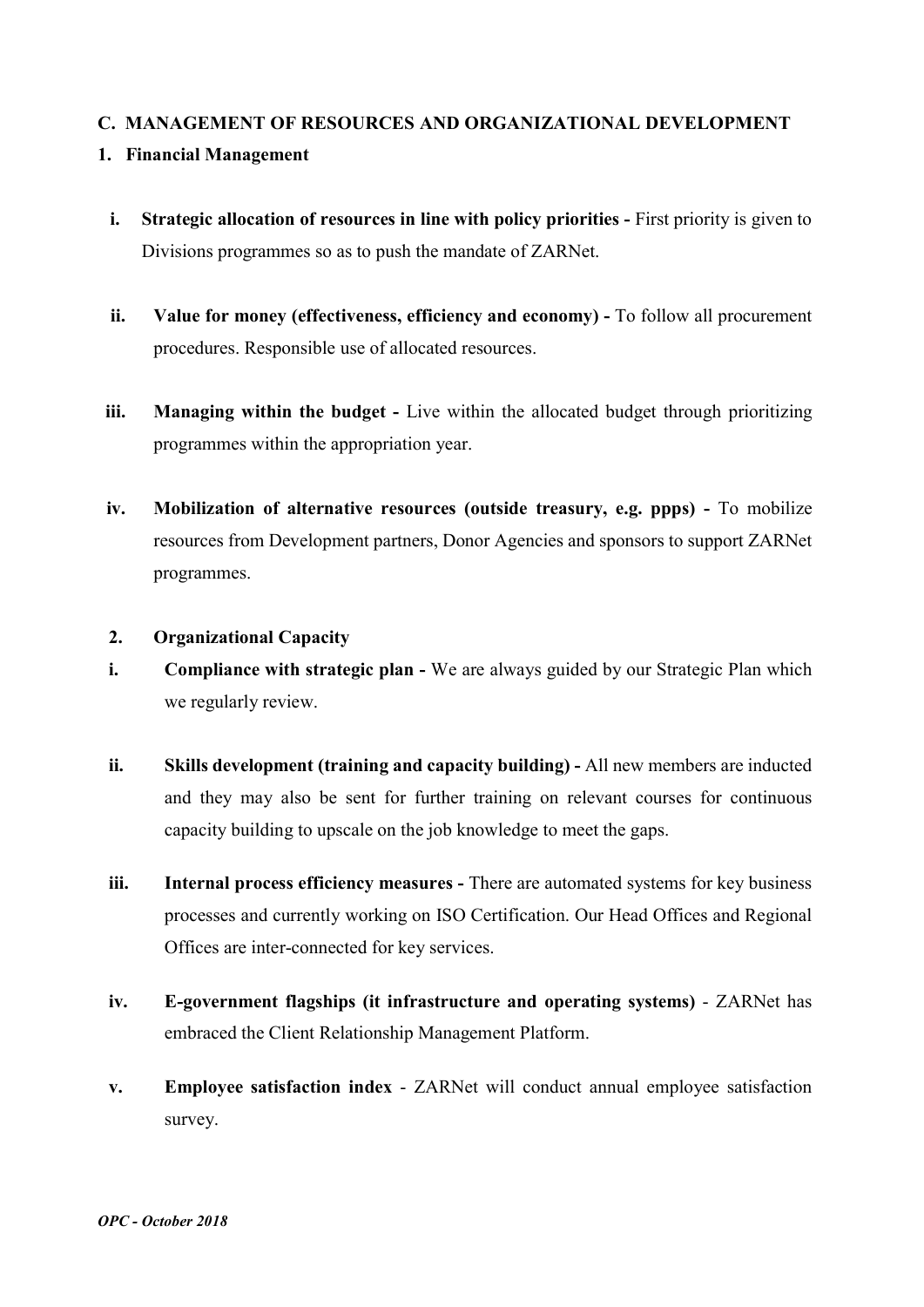- vi. Work environment ZARNet creates a conducive space for all employees so that they are comfortable as they work to deliver on the organization mandate.
- vii. Rewards and recognition To motivate employees the Chief Executive awards such as letters of recognition for work well done and Christmas Hampers.
- viii. Safety measures Provision of First Aid kits at Head Office and Regional Offices.
- ix. Research and development ZARNet's plans and work is guided but thorough research and development inputs.
- x. Statutory obligations ZARNet is mandated to pay some statutory obligations, monthly to NSSA, ZIMRA and pension managers (Old Mutual).
- xi. Maintenance of buildings Maintain our building at Head Office and also where we are accommodated in regional offices.
- xii. Disposal of idle assets ZARNet has a policy on disposal of obsolete furniture and equipment and overseen by an established Committee.